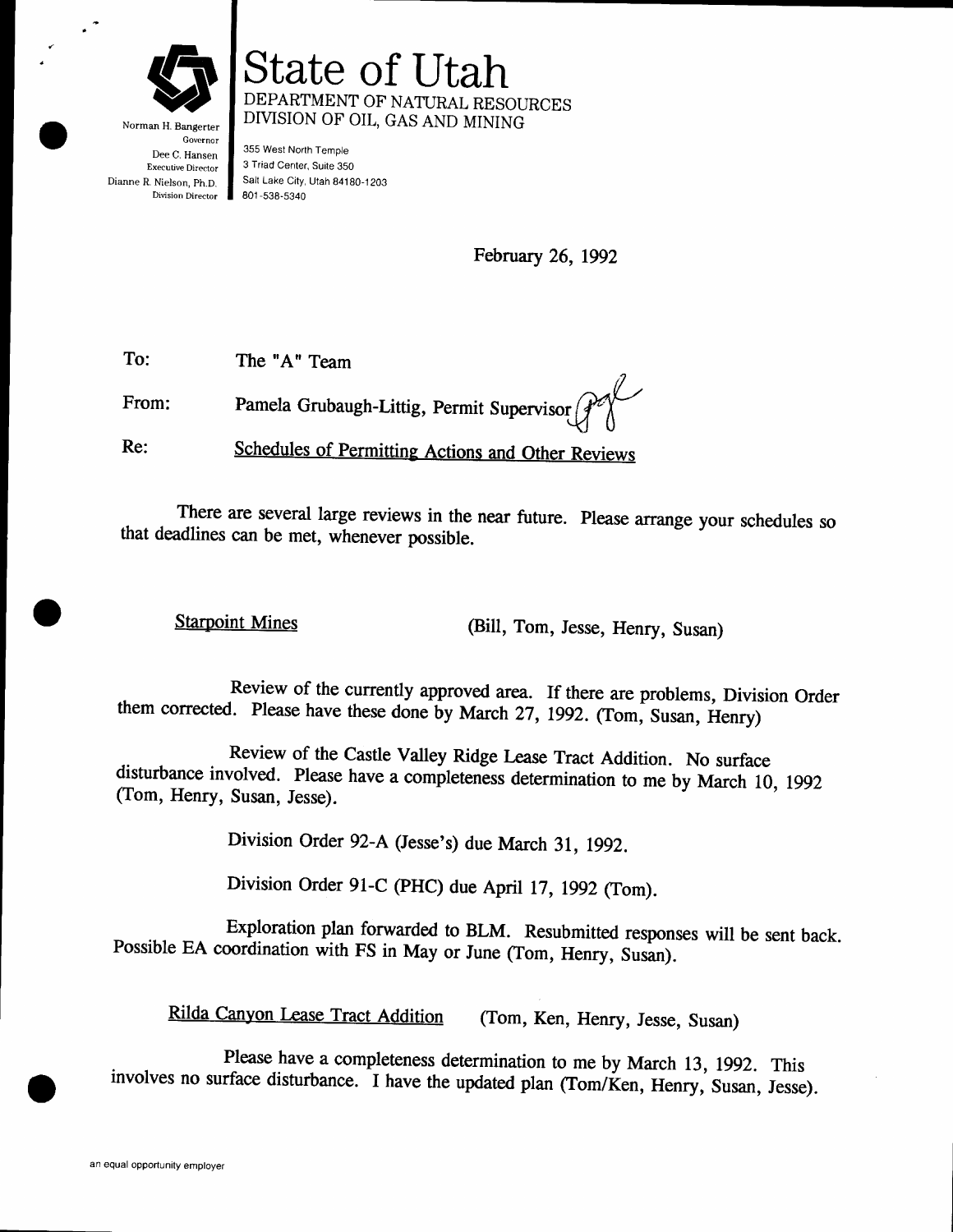Deer Creek Mine, Updated PAP (Ken, Henry, Susan, Jesse, Hugh and Tom)

The "Rosetta Stone" will be submitted March 15, 1992. Please have an initial review done by April 10, 1992 (Ken, Henry, Susan, Jesse).

An ongoing PHC review. Letter sent February 10, 1992 (Tom/Ken/Hugh).

 $e^{i\theta}$ 

a

Sunnyside Mine<br>
(Henry, Hugh, Susan, Jesse)

Response due March 31, 1992. Begin review of submittal. Technical deficiencies due June 1992 (Henry, Hugh, Susan, Jesse). Will have to wait to see what is submitted.

Division Order spillway response received February 25, 1992. Review by March 13, 1992 (Hugh).

Gordon Creek #2, #7, and #8 Mine (Jesse, Henry, Tom, Hugh, Susan)

A highwall reclamation plan will be submitted April 30, 1992 along with some minor changes in the reclamation plan. I'm not sure what will be changed. If you are aware of any items in the approved plan, we should let Dan G Henry, Susan, Tom/Hugh)

The spillway Division Order information will be submitted March 6, 1992 (Ken).

J. B. King Mine (Tom, Henry, Susan, Jesse)

An erosion control plan will be submitted March 16, 1992. We will have to assess it when it comes. It will require a review in April (Tom, Henry, Susan, Jesse).

Henry and Tom are pursuing "erosion" legislative history.

Hidden Valley Mine (Tom, Bill, Susan, Henry, Jesse)

A petition is before the Board for the March Board Hearing on March ZS, 1992. Preparation time will be needed. (pam, Tom, Bill)

Henry and Tom are pursuing "erosion" legislative history.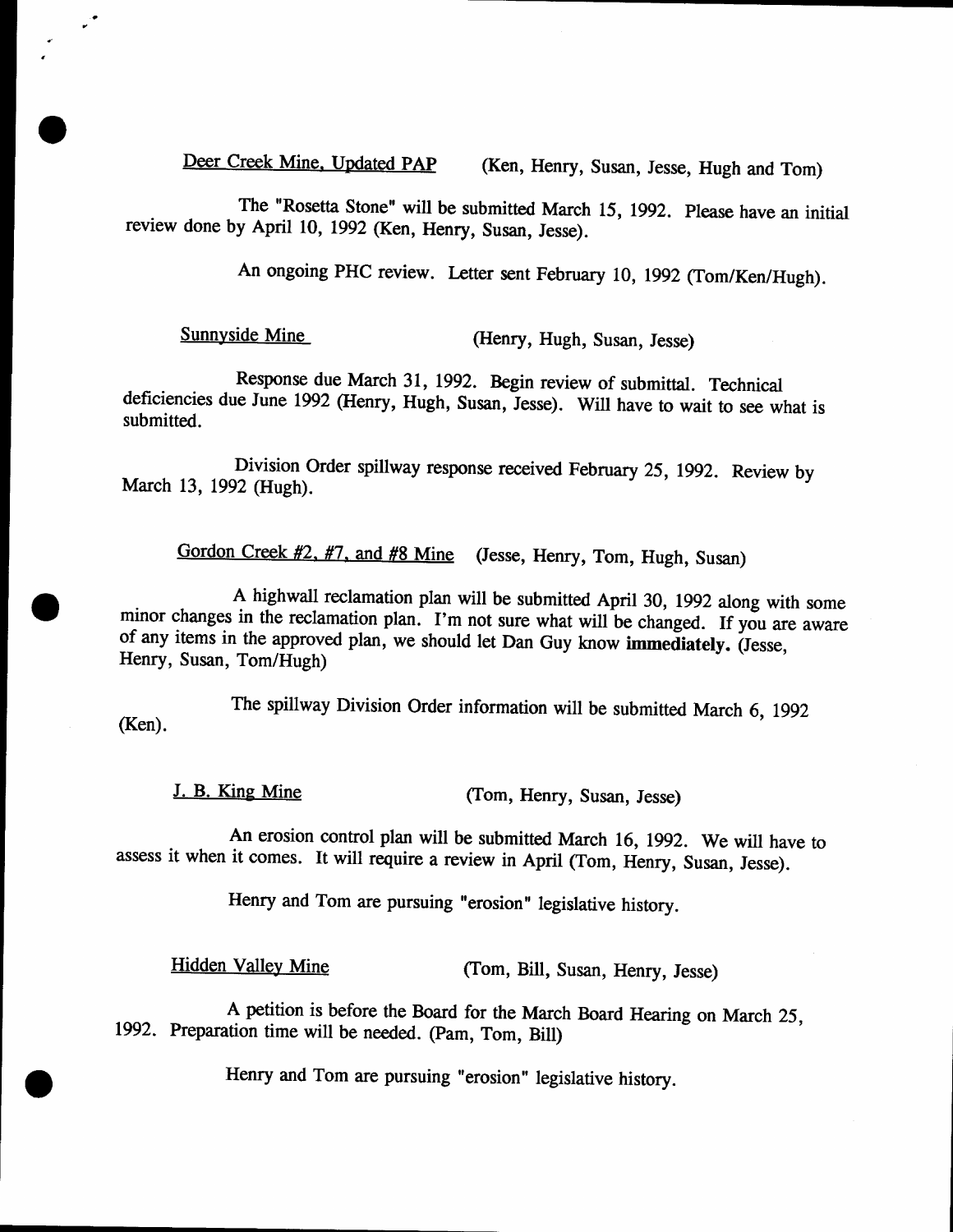## Blue Blaze Mine (Jesse, Tom, Susan, Henry, Hugh)

The groundwater deficiency was sent January 23, 1992. No response as of this date. (Tom)

Draft TA's should be done by now.

C.V. Spur Coal Processing and Loadout Facility (Bill, Ken, Jesse, Susan, Henry)

The mid-term letter was sent February 4, 1992. The response is due March 10, t992.

Cottonwood/Wilberg Mine (Henry, Hugh, Susan, Jesse)

1992. The mid-term letter was sent February 4, 1992. The response is due March 6,

The Division Order response on the spillways is due March 6, 1992 (Hugh).

The Waste Rock Division Order is here and should be reviewed by March 13, 1992 (Hugh and Henry).

Des-Bee-Dove Mine (Bill, Tom, Susan, Henry, Jesse)

Permit renewal conditions (hydrology-Tom) and the erosion task force (Tom, Susan, Henry, Iesse) information were submitted February I8, 1992. These will need to be reviewed by March 31, 1992.

Division Order (DO-92A) to update maps will be sent February 28, 1992. Response due March 31, 1992. (Bill)

Trail Mountain Mine (Jesse, Hugh, Susan, Henry)

Outstanding drilling stipulation for Federal Lease Tract (Hugh).

Begin Mid-term review in June 1992, have any issues to me be July 31, 1992 (all).